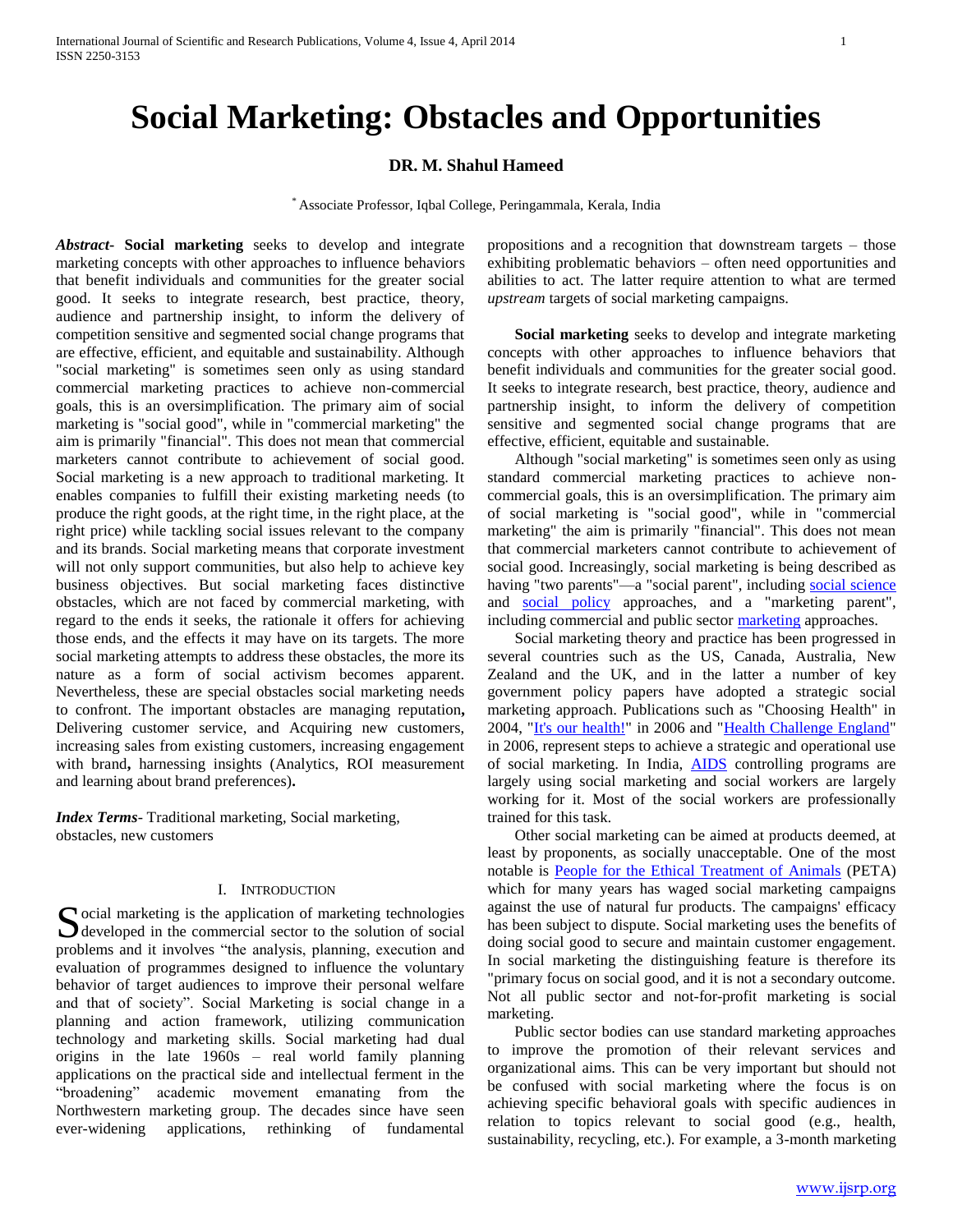campaign to encourage people to get a H1N1 vaccine is more tactical in nature and should not be considered social marketing. A campaign that promotes and reminds people to get regular check-ups and all of their vaccinations when they're supposed to encourages a long-term behavior change that benefits society. It can therefore be considered social marketing.

Social marketing should not be confused with the societal marketing concept which was a forerunner of [sustainable](http://en.wikipedia.org/wiki/Sustainable_marketing)  [marketing](http://en.wikipedia.org/wiki/Sustainable_marketing) in integrating issues of [social responsibility](http://en.wikipedia.org/wiki/Corporate_social_responsibility) into commercial marketing strategies. In contrast to that, social marketing uses commercial marketing theories, tools and techniques to social issues. Social marketing applies a "customer oriented" approach and uses the concepts and tools used by commercial marketers in pursuit of social goals like anti-smoking campaigns or fund raising for NGOs.

Eight essential components of social marketing are;

- 1. A consumer orientation to realize organizational (social) goals
- 2. An emphasis on the voluntary exchanges of goods and services between providers and consumers
- 3. Research in audience analysis and segmentation strategies
- 4. The use of formative research in product and message design and the pretesting of these materials
- 5. An analysis of distribution (or communication) channels
- 6. Use of the [marketing mix—](http://en.wikipedia.org/wiki/Marketing_mix)using and blending product, price, place and promotion characteristics in intervention planning and implementation
- 7. A process tracking system with both integrative and control functions
- 8. A management process that involves problem analysis, planning, implementation and feedback functions

Social marketing is also being explored as a method for social innovation, a framework to increase the adoption of evidence-based practices among professionals and organizations, and as a core skill for public sector managers and social entrepreneurs. It is being viewed as an approach to design more effective, efficient, equitable and sustainable approaches to enhance social well-being that extends beyond individual behavior change to include creating positive shifts in social networks and social norms, businesses, markets and public policy.

But social marketing faces distinctive obstacles, which are not faced by commercial marketing, with regard to the ends it seeks, the rationale it offers for achieving those ends, and the effects it may have on its targets. The more social marketing attempts to address these obstacles, the more its nature as a form of social activism becomes apparent. Nevertheless, these are special obstacles social marketing needs to confront.

#### II. OBJECTIVES OF THE STUDY

The main objectives of this study were to identify the obstacles and opportunities of social marketing.

#### III. METHODOLOGY AND DATABASE

The study is based on secondary data and which is collected from available published sources.

# IV. OBSTACLES OF SOCIAL MARKETING

Social marketing had dual origins in the late 1960s – real world family planning applications on the practical side and intellectual ferment in the "broadening" academic movement emanating from the Northwestern marketing group. The decades since have seen ever-widening applications, rethinking of fundamental propositions and a recognition that downstream targets – those exhibiting problematic behaviors – often need opportunities and abilities to act. The latter require attention to what are termed *upstream* targets of social marketing campaigns. The mainstreaming of social marketing in recent years has yielded a range of consumer research insights but has provoked rethinking of fundamental definitions of marketing that would be applicable across social and commercial settings. Several fundamental and practical research issues at the macro- and micro levels should occupy the field's attention in coming years.

 **Social marketing** seeks to develop and integrate **marketing** concepts with other approaches to influence behaviors that benefit individuals and communities for the greater **social** good. It seeks to integrate research, best practice, theory, audience and partnership insight, to inform the delivery of competition sensitive and segmented **social** change programs that are effective, efficient, equitable and sustainable. Although **social marketing** is sometimes seen only as using standard commercial **marketing** practices to achieve non-commercial goals Social marketing is when marketing techniques are used to improve social well-being. This is done by changing the behavior or an attitude regarding a certain concept. "Social marketing is the application of commercial marketing technologies to the analysis, planning, execution and evaluation of programs designed to influence the voluntary behavior of target audiences in order to improve their personal welfare and that of society.

- In general, social marketing is more difficult than conventional commercial marketing, requiring as much or more perseverance and greater ingenuity and imagination.
- For market analysis, social marketers have much more difficulty accumulating valid, reliable, and relevant marketing data.
- In the area of market segmentation, they often face pressures against segmentation, especially segmentation that leads to the ignoring of certain segments. Further, their target segments must often consist of those consumers who are most negatively predisposed to their offerings.
- Comparable difficulties, which the authors delineate, are encountered in the other decision-making areas discussed.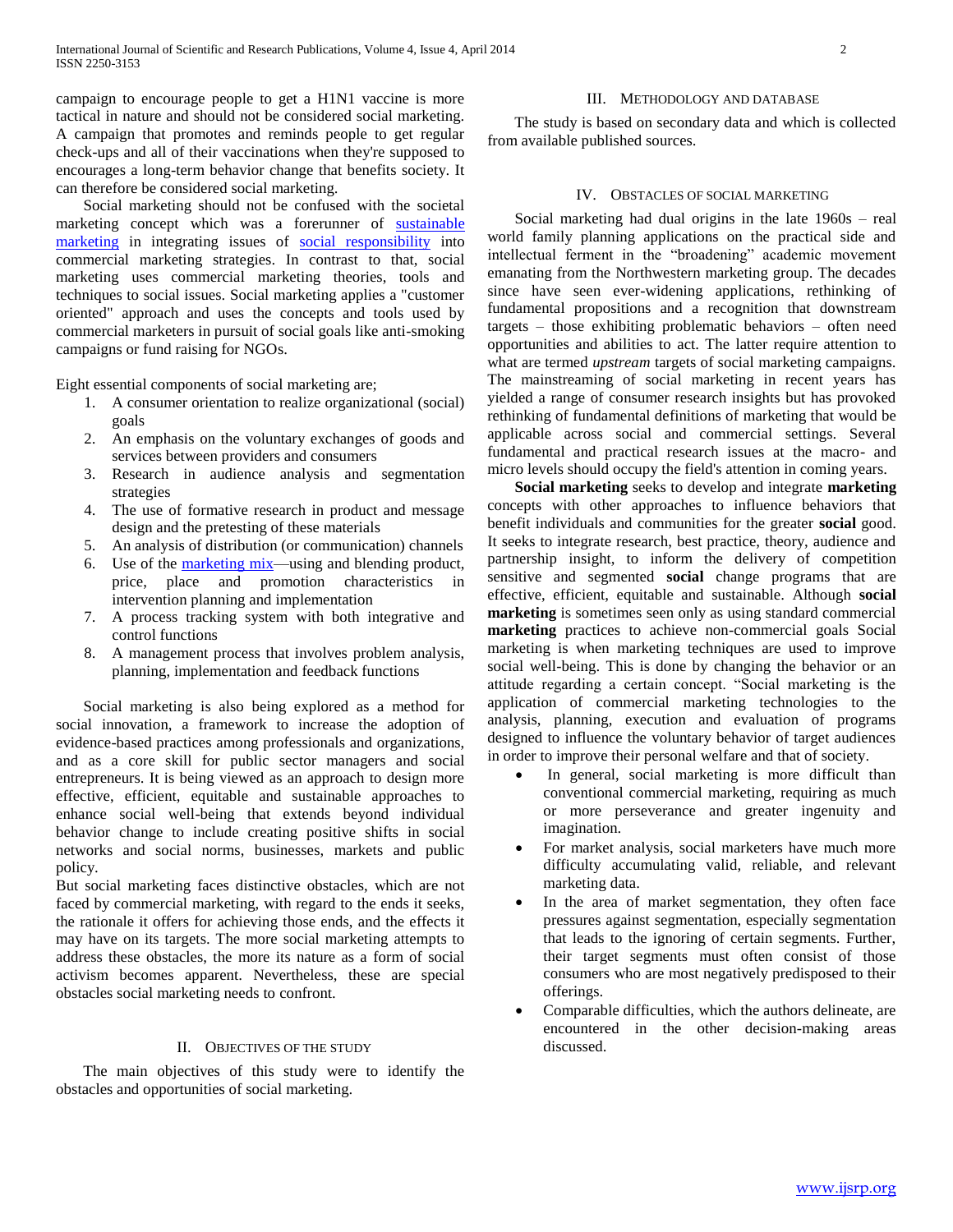

"The important obstacles of social marketing are:

# **Generating Awareness and Driving Traffic**

Many marketers face the challenge of not having a large enough volume of interested prospects, while some others just don't know which channels they should focus their efforts on for the highest return.

#### **Targeting Effectively**

Targeting is a key component of all aspects of marketing. To be more effective at targeting, one of the first things any marketer needs do is [identify their buyer personas t](http://blog.hubspot.com/blog/tabid/6307/bid/33491/Everything-Marketers-Need-to-Research-Create-Detailed-Buyer-Personas-Template.aspx)o determine who it is they should be marketing to. In order for someone to even consider listening to message or reading\ content, it has to offer some sort of [value t](http://blog.hubspot.com/blog/tabid/6307/bid/33798/Reality-Check-How-to-Tell-if-Your-Marketing-Content-Is-Actually-Valuable.aspx)o them. It needs to fulfill a need or desire of theirs, probably to learn or understand something about concerned industry or alleviate a problem that such product aims to solve. And most importantly, it must make sure that message and the value providing are as relevant to audience as possible. It's not easy to pull this kind of alignment off.

## **Using Social Media to Generate Customers and Revenue**

Social media was once a shiny new toy. But at first, many businesses hardly knew what to do in social media. They just knew they needed to be using it. That has all changed. Now most companies know there is real business value in social media marketing, but they don't know how to convert social engagement into dollars. It isn't enough to simply have a presence on social media -- there is a science to targeting, engaging, and nurturing with social networks that will allow building up a social following that use as a quality source of leads for business.

## **Keeping Up With Marketing Trends and Strategies**

Marketing has gone through many transformations, especially in the last decade. Our marketing focus has shifted from print media to online media, and we have witnessed the decline of direct mail and cold calling. Because technology has introduced new tools that make our communication with potential customers more efficient and effective. Social media has risen as a dominant platform for two-way communication and feedback collection. These are only a few of the recent changes marketing has gone through, and every day, we're seeing

more and more changes -- new technologies pop up, different strategies are developed, new trends emerge

# **Increasing and Proving ROI**

With more and more advanced analytics tools available, marketers are being held to a higher standard. It's no longer enough to simply *do* marketing – it must be able to measure and understand the value of each of the efforts in terms of leads, customers, and revenue.

#### **The behavior is always right**

Social Marketing is a model of practice not a theory of behavior it has no way of critically assessing the client's assumptions. Social Marketing almost invariably assumes the clients' prescribed behavior or action is right, just, appropriate, and do-able. As a result campaigns are often based around remarkable shallow and simplistic behavioral prescriptions.

#### **Context blindness**

Social Marketing tends to neglect context. Context, as we discussed, is central to the adoptability of behaviors. It's more than a cursory consideration of the 4 Ps: "product, price, place, promotion". Instead the entire contextual system needs to be the subject of strategizing and modification, including physical infrastructure, service design, place design, management and regulatory systems. Getting these right is usually what makes or breaks a change program, as we've seen in tobacco control, road safety, pollution control and littering.

#### **Crop spraying**

Social Marketing, as almost universally understood and practiced, is about efficiency: the most people reached at the least cost per head. This inevitably leads to a focus on mass media advertising. This approach treats people as isolated individuals and sprays them from afar with messages the same way a crop duster sprays a crop of canola.

#### **Claim creep**

The "guru of marketing", Philip Kotler, says "Good marketing is about setting up expectations and fulfilling them…" This assumption is continually reiterated in his thinking and it's common in Social Marketing too. Marketing can set up expectations but it can't fulfill them. Its products and behaviors that fulfill, or fail to fulfill, expectations. And it's scientists and technical experts who design those products or behaviors,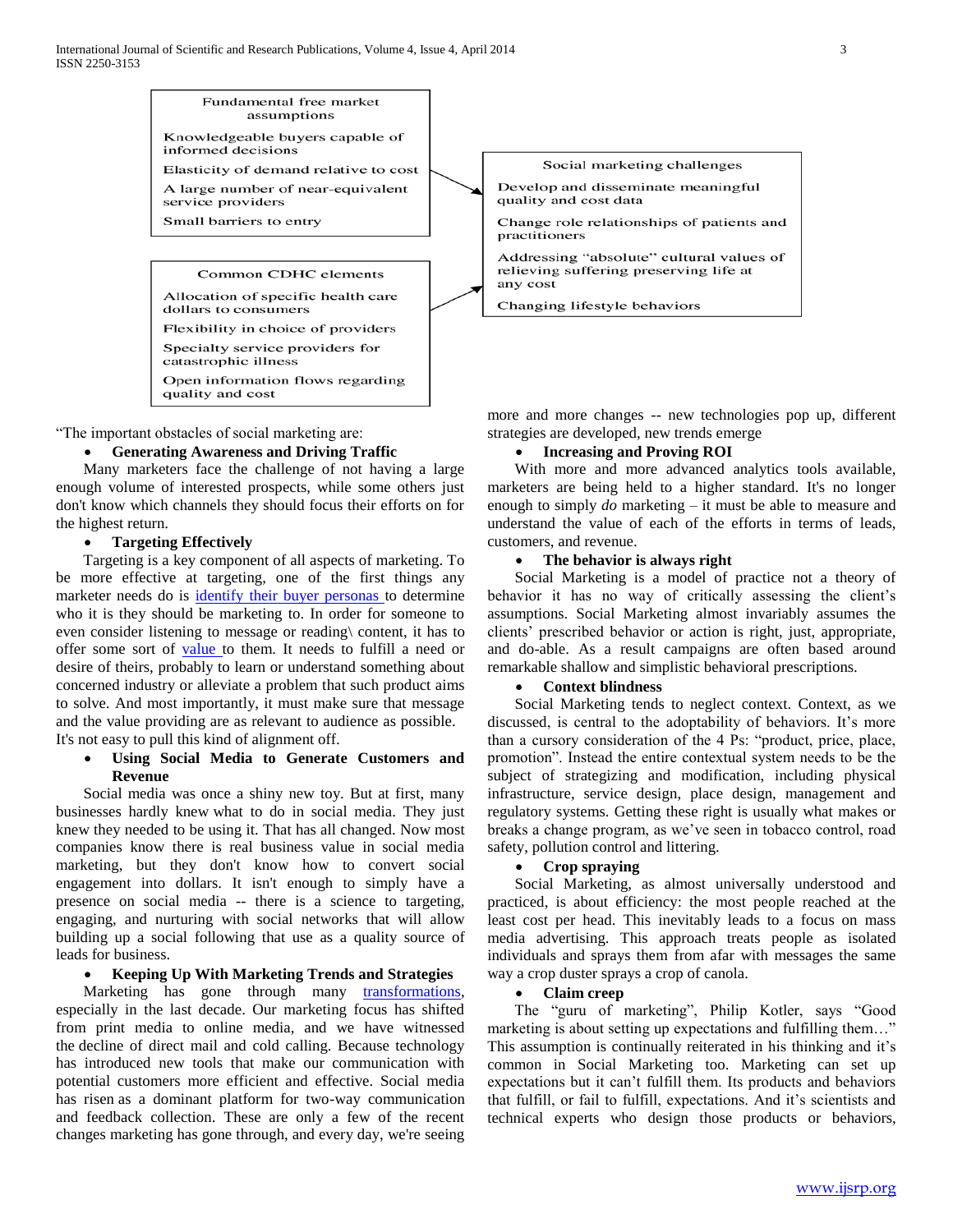whether they're health boffins or agricultural scientists or whatever.

# **Theory fetish**

It's a fine thing to have our thinking expanded by psychological and change theories, but it's another thing to arbitrarily impose a particular psychological theory on real people leading complicated lives in the real world. It's quite common to see social marketing and health promotion programs introduced with a statement that "this program is based on the Transtheoretical Model" or the Health Belief Model or Social Learning Theory, or whatever.

The theory of change that informs a program should come from one place only – the reality of people's lives and it will be very different for every set and every setting and every moment in time. Generic theories and models can help us think better as change agents, but only by getting to know people face-to-face and listening intently to their stories can we begin to construct solutions to their needs.

## **Power blindness**

Social Marketing campaigns tend to be one-sided exercises in power by government-employed professionals who decide what behaviors are wrong, what behaviors are right, who needs to change, and what they need to know. Only problem is: people HATE being given advice by strangers about how they should behave. Social Marketing doesn't even begin to have answers for the waves of denial and resistance that are evoked by well meaning attempts to tell people how they should live their lives.

# **Individual focus**

The focus of Social Marketing campaigns is the atomized individual. Yet community organization is one really effective method of achieving change. When change comes from a community's own collective efforts it is likely to be more appropriate, more credible, and more sustained than when it comes from government.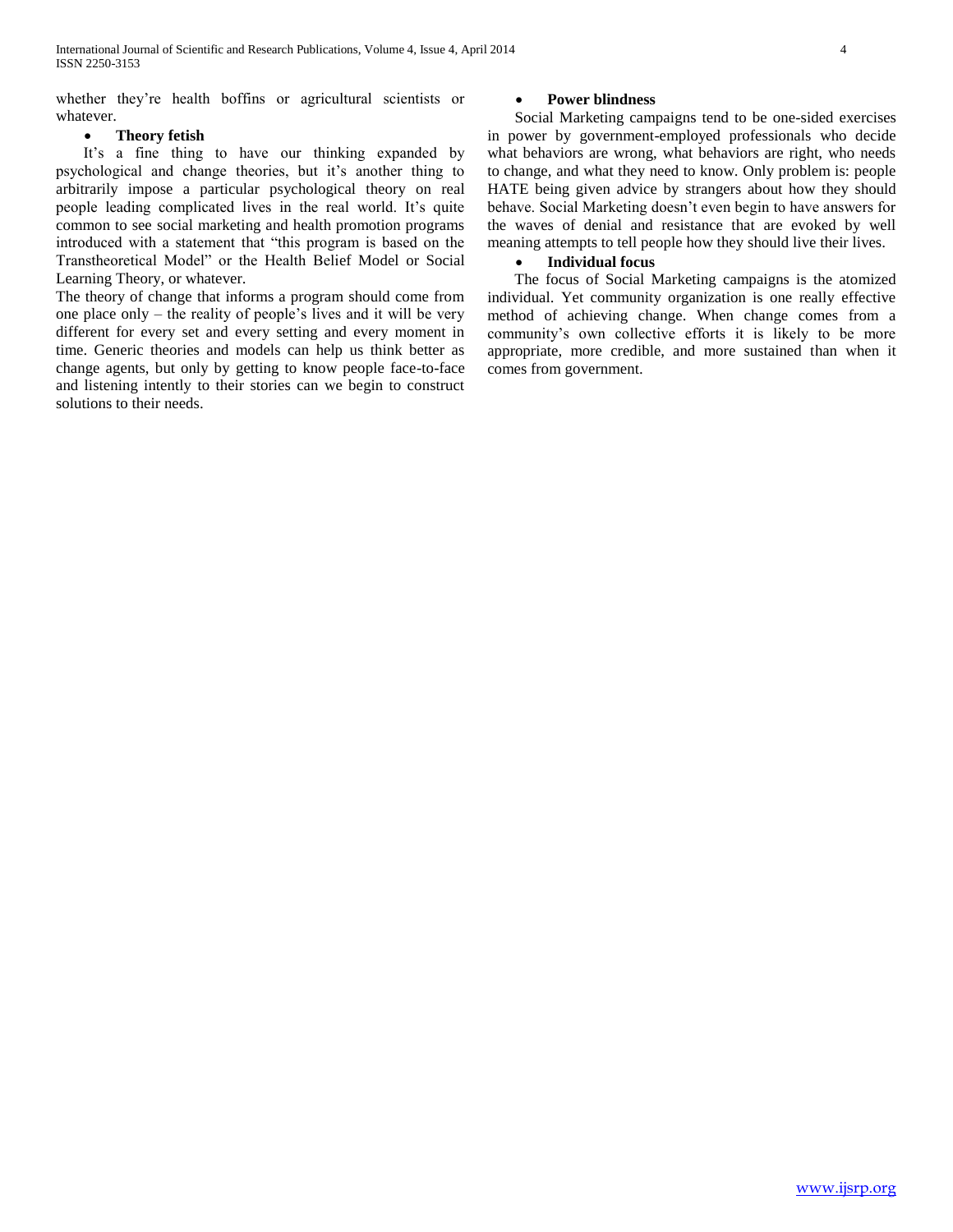#### Top Social Marketing Challenges for 2012



"What are your top three challenges with social marketing?"



Base: 69 interactive marketing professionals

Source: Q4 2012 US Interactive Marketing Online Survey Note: Not all responses are shown.

## V. CONCLUSION

 **Social marketing** seeks to develop and integrate **marketing** concepts with other approaches to influence behaviors that benefit individuals and communities for the greater **social** good. It seeks to integrate research, best practice, theory, audience and partnership insight, to inform the delivery of competition sensitive and segmented **social** change programs that are effective, efficient, equitable and sustainable. Although **social** **marketing** is sometimes seen only as using standard commercial **marketing** practices to achieve non-commercial goals Social marketing is when marketing techniques are used to improve social well-being. Social marketing is also being explored as a method for social innovation, a framework to increase the adoption of evidence-based practices among professionals and organizations, and as a core skill for public sector managers and social entrepreneurs. It is being viewed as an approach to design more effective, efficient, equitable and sustainable approaches to